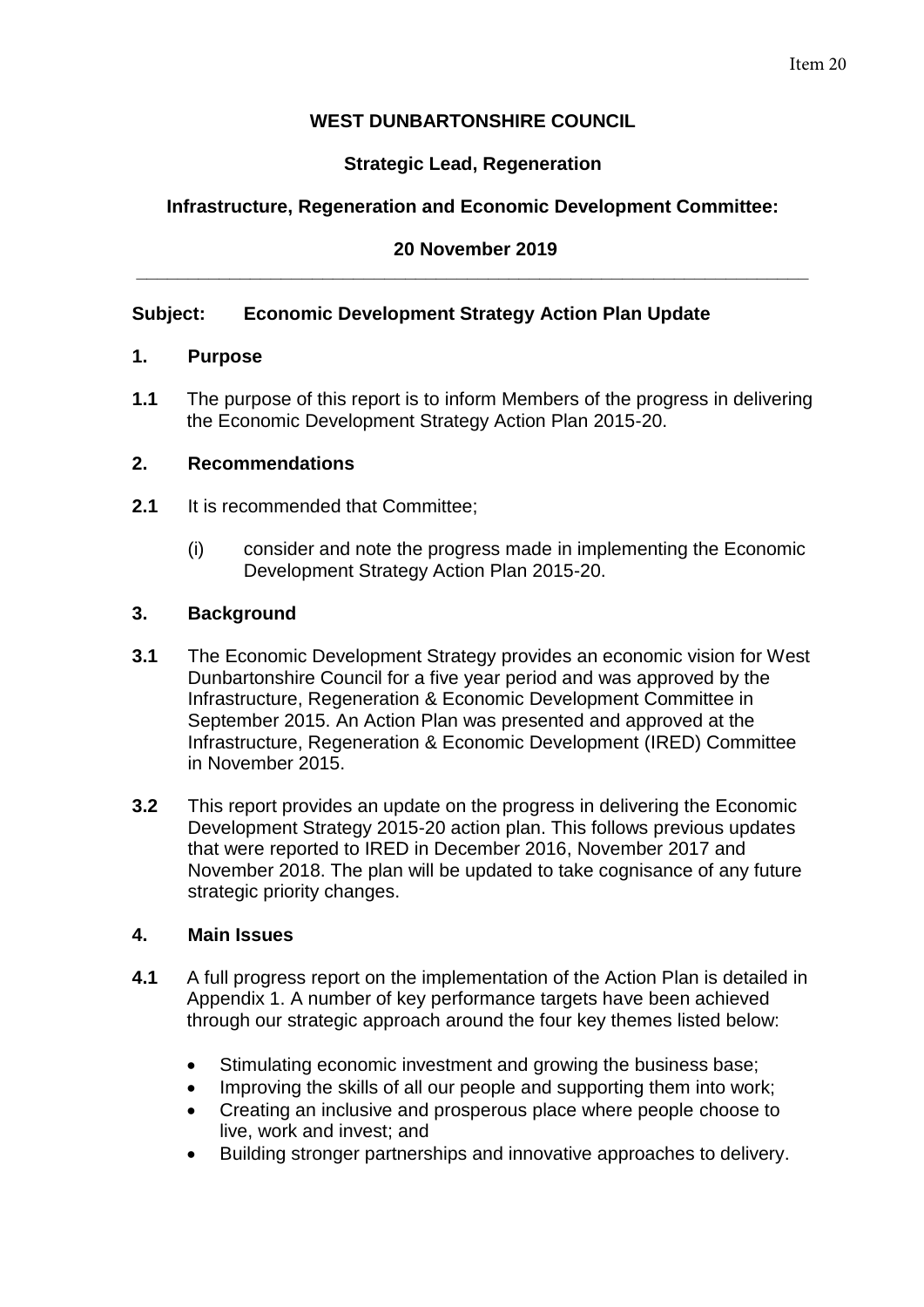**4.2** A number of key highlights for each of these themes are detailed in sections 5-8 of this report.

# **5. Stimulating economic investment and growing the business base**

- **5.1 ''**Working4business' is a partnership of public sector organisations that provide a coordinated service for businesses in West Dunbartonshire. The 'Working4Business' partnership held a successful 'Business Awards' event to celebrate the success and achievements of businesses in West Dunbartonshire. The event was held in Clydebank Town Hall on 17 May 2019. Clyde Training Solutions were the Principal Sponsor of the event and there was a good response from local businesses with over 100 entries across the 9 business award categories. Over 160 business people attended the successful awards ceremony.
- **5.2** The Council's Business Support team provides a range of discretionary business grants to local businesses to assist them to grow and create local jobs. During 2018/19 the team supported:
	- 130 businesses have been supported with grant support to assist them to grow and create local jobs
	- 147 business employees have been supported with a training grant to assist with training costs
	- 78 businesses have received a start-up grant to assist them to start-up their own business
- **5.3** The Business Gateway service has been successfully delivered by the Council's Business Support team since 1 October 2015. Over the last year the team have continued to work hard to provide a high quality service to our local start-up and growth businesses. In 2018/19 the Business Gateway service provided:
	- 207 businesses with start-up assistance
	- 35 start-ups with growth potential were given early stage growth support
	- 42 businesses provided with growth advisory service support
	- 5 businesses accepted into Scottish Enterprise Growth Pipeline support
	- 1 business accepted into Scottish Enterprise Account Management
- **5.4** Business start-up numbers of 207 for 2017/18 have increased from last year's figure of 202. The Scottish Local Government Benchmarking website provides information on the number of Business Gateway start-ups per 10,000 populations for each Local Authority area. The most recent data from 2017/18 shows West Dunbartonshire are ranked 5th out of the 32 Local Authorities. During 2017/18, West Dunbartonshire supported 22.5 start-ups per 10,000 population which compares favourably with the figure of 16.8 start-ups per 10,000 populations for the whole of Scotland.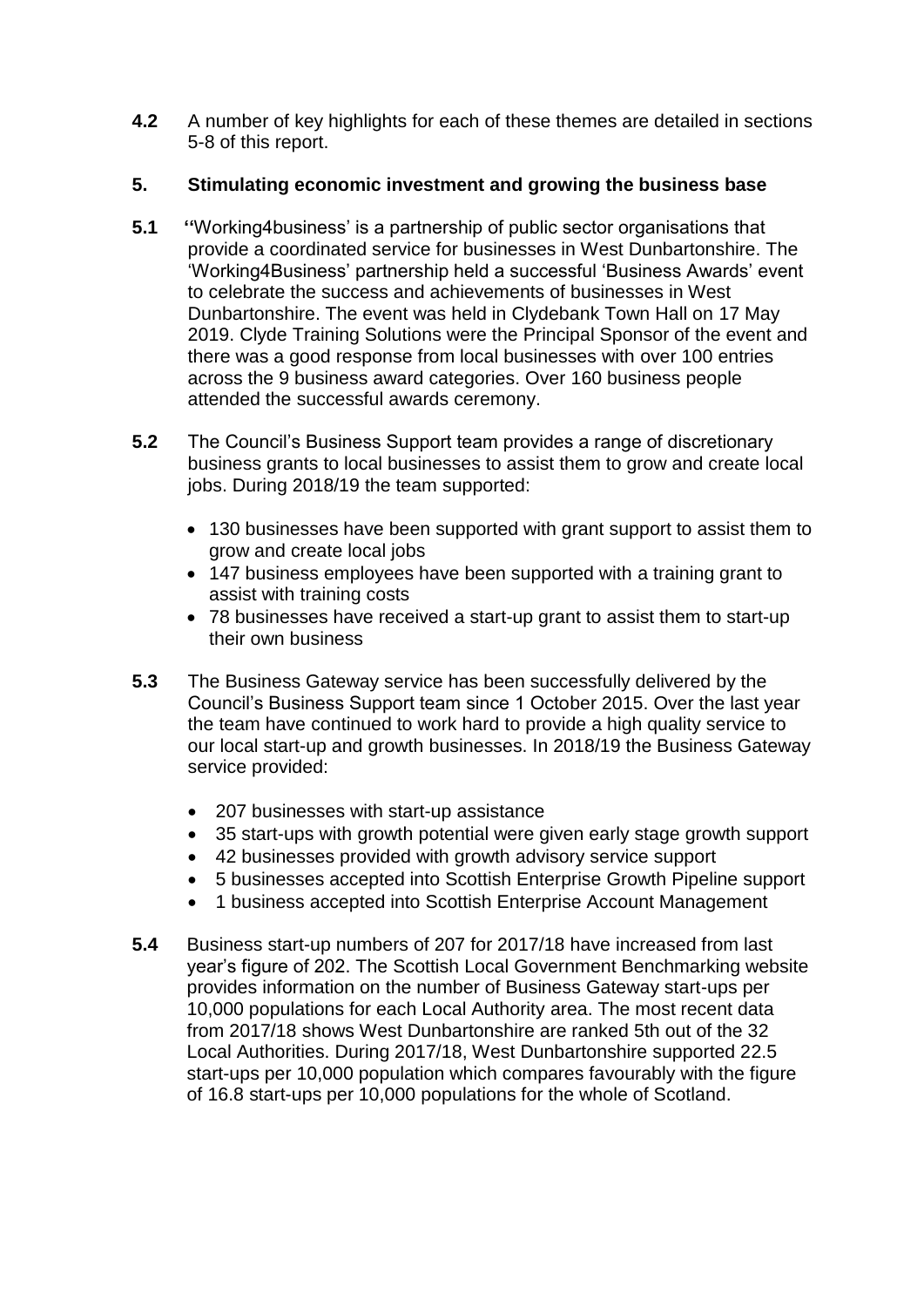- **5.5** Last year the Business Gateway service assisted 28 businesses with 'expert help' support. This element of the Business Gateway service is part funded through the European Regional Development Fund and provides one-to-one support to provide advice in areas that require a high level of expertise such as Intellectual Property advice or Business Strategy Workshops.
- **5.6** The Business Gateway service also delivers a variety of free business workshops to provide advice to start-ups and established businesses. These workshops include areas such as business planning, marketing and financial planning. During 2018/19, 113 workshops were held with 548 clients attending.
- **5.7** The Business Support team are responsible for the management and delivery of the Digital Boost Programme which aims to deliver Information and Communications Technology (ICT) advice to businesses in the form of workshops and one-to-one expert advice. This is a Scottish Government Nationally funded project which from July 2017 has been managed and procured by West Dunbartonshire Council for both West and East Dunbartonshire Council areas. During 2018/19, there were 13 workshops and 11 one-to-one specialist sessions delivered in the WDC area. Further funding for Phase 4 has been secured from Scottish Government to deliver similar activity for the year 2019/20.
- **5.8** During 2018/19, the Business Support team have continued to work in partnership with other local Authorities to promote the Business Loans Scotland fund which has been set up to provide loan finance to small and medium sized local businesses. Business Loans Scotland secured a contract to deliver a new Phase 2 Debt Fund, from the Scottish Government with effect from January 2019. Phase 2 is fully funded by the Scottish Growth Scheme and the European Regional Development Fund and therefore did not require any match funding contribution from the Member Authorities. During 2018/19, the fund was promoted to the local business community which has resulted in an increased number of loan enquiries.
- **5.9** The Business Support team are continuing to work in partnership with Firstport to support the growth of local Social Enterprises. A Social Enterprise Growth Grant is available which provides 50% funding up to a maximum value of £2,000 to assist Social Enterprises to implement their growth plans more efficiently and to become more sustainable in the long term.

## **6. Improving the skills of all our people and supporting them into work**

**6.1** Working4U is an integrated service that supports clients and communities in West Dunbartonshire to improve their skills, learning and financial situations, assisting all on their progress into work and protecting the rights of our citizens. Our activities centre on: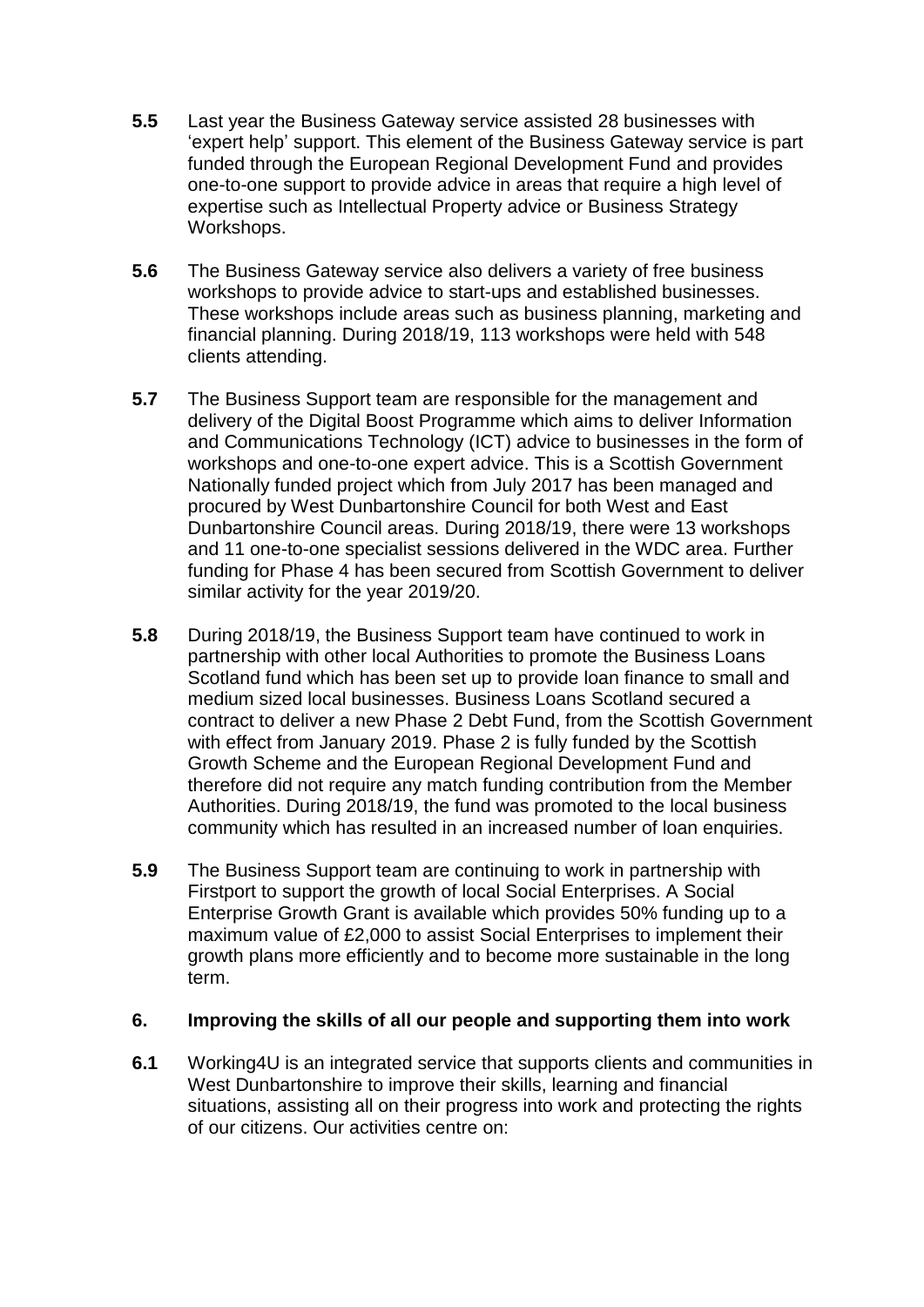- the provision of information, guidance, and support to help residents to make informed choices about debt and money, learning and employment opportunities and enjoy improved life chances;
- the provision of good quality advice and learning assisting them to make positive and sustained contributions to their community; and
- improving the employability and resilience of local residents and making a positive contribution towards increasing employment rates within our community to close the gap with Scotland employment rates.
- **6.2** The specialist components of Working4U's services include the learning service which primarily supports disadvantaged or vulnerable groups and individuals of all ages to engage in learning, with a focus on bringing about change in their lives and communities. The learning and employability service are key components of the Employability Pathway. This covers a wide range of activity, such as employability skills, youth work, family and adult learning, including adult literacy and English for Speakers of Other Languages (ESOL) and individual capacity building to develop confidence and self-esteem. In 2018/2019 the Council supported:
	- 1,180 people to enter education or training; and
	- 824 people to secure a nationally recognised qualification.
- **6.3** Information and Advice is set within the policy context that is designed to support a flourishing Scottish economy. Working4U contributes to this aim through the provision of debt counselling and welfare benefit advice. During 2018/2019 the Council:
	- supported local residents to secure £10.376m benefit maximisation through advice and support; and
	- supported residents to renegotiate and manage £4.4m of debt.
- **6.4** Employability encompasses aspects that enable people to increase their chances of getting a job, staying in a job, and progressing further in work. The approach adapts national approaches to the specific context in West Dunbartonshire and is flexible enough to adopt a 'whole person approach'. The Council is responsive to those people in our communities with the greatest need and our drive to real jobs is pursued in partnership with organisations, agencies and employers that share our values. In 2018/19 Working4U supported 459 residents to secure employment ( 2017/18,417). Of these:
	- $\bullet$  273 were in the 16 29 years age group (17/18,189);
	- 186 were in the 30+ years age group (17/18,228),
	- and in addition a further 14 people were assisted to progress within the workplace.
- **6.5** West Dunbartonshire Council has created a £1m Apprenticeship Investment Fund to support apprenticeships over a four years period from 2018 to 2022. The fund will see £0.250m spent in each of the four years to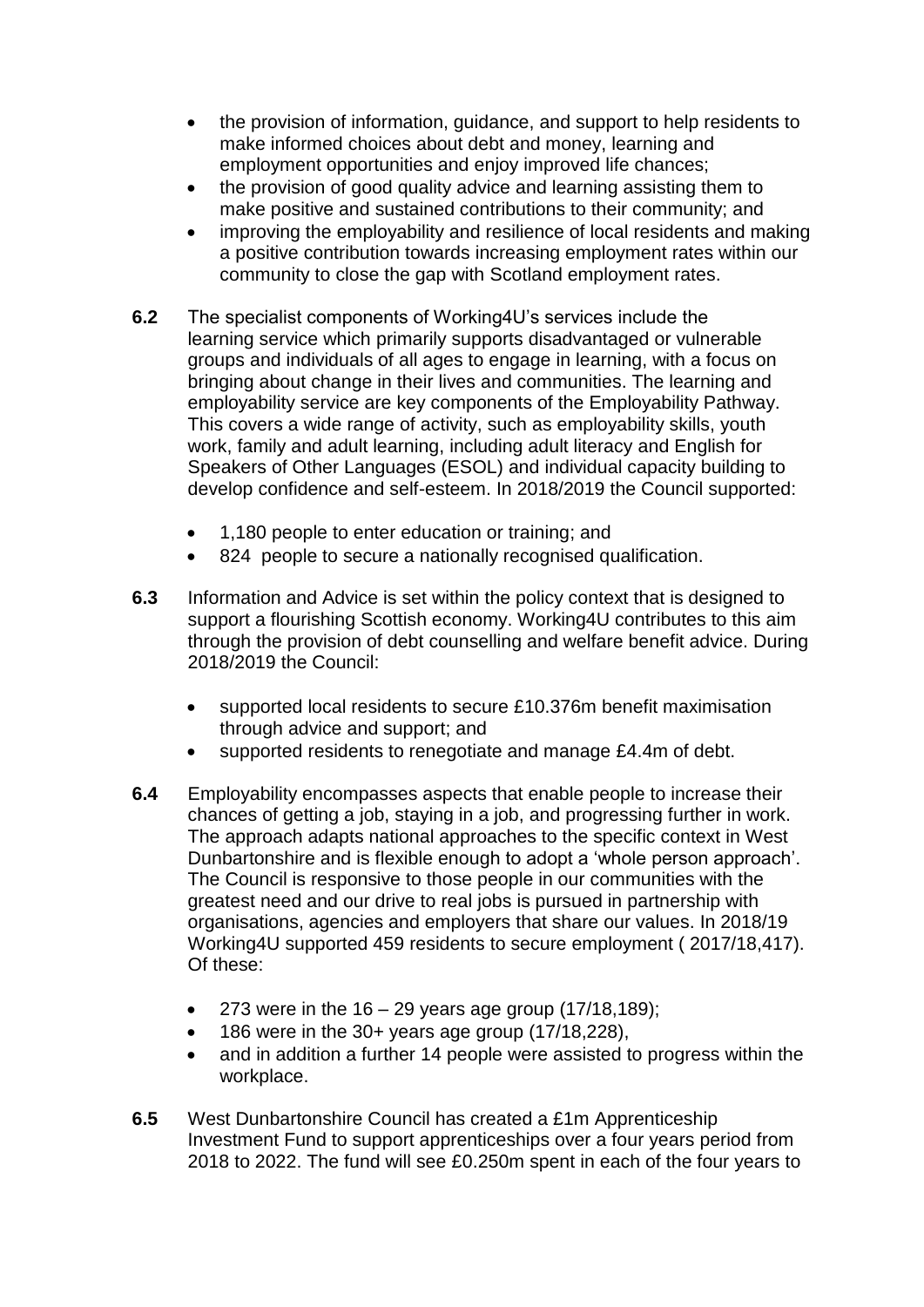recruit apprentices across a range of Council services and positions within the Private sector. The focus will be on school leavers and an emphasis will be placed on opportunities within the Construction sector. In addition, we will develop our capacity to support a wider range of apprenticeship and employment opportunities, contribute to workforce development in West Dunbartonshire Council and develop stronger links with local and regional employers. For 18/19:

- Funding for 61 Apprenticeship opportunities has been committed
- 11opportunites within the Construction sector
- Frameworks supported include; Engineering, Creative and Digital Media, Digital Application, Housing, Childcare, Business Admin, Horticulture.
- **6.6** Working4U offer vocational qualifications in 7 different occupational groups at SCQF levels 5, 6 and 7 (SVQ levels 2 and 3). As a result of the Council's contracted provision we have supported:
	- 14 Level 2 Modern Apprenticeships providing employment with training opportunities of 9 months to 12 months linked to local growth sectors, and
	- 36 Level 3 Modern Apprenticeships providing employment with training opportunities of between 2 and 4 years.

With the Council's further investment, combined with our work with local employers, 107 of the 459 people who secured employment were apprenticeships ( 2017/18, 72).

**6.7** The Support to drive Scheme continued in 2018/19. The aim is to provide young people with the skills and attributes that will assist them to seek and secure employment in the modern labour market (in and beyond West Dunbartonshire). As part of W4Us commitment to support young people, places have been prioritised for young people who are care experienced and for Modern Apprentices. Young people who have a disability, low skills, lack of qualifications, low confidence ,unemployed and young carers – have also been prioritised. 44 young people have successfully applied, 13 of which are care experienced and 16 are Modern Apprentices.

### **7. Creating an inclusive and prosperous place where people choose to live, work and invest**

**7.1** West Dunbartonshire Affordable Housing Supply Programme – More Homes West Dunbartonshire is delivering over £90m of investment into the local economy delivering new homes to meet evidenced need. Through the Council's More Homes West Dunbartonshire there are plans to accelerate delivery and deliver a further 1,300 new homes over the next 5 year period with total investment levels exceeding £200m.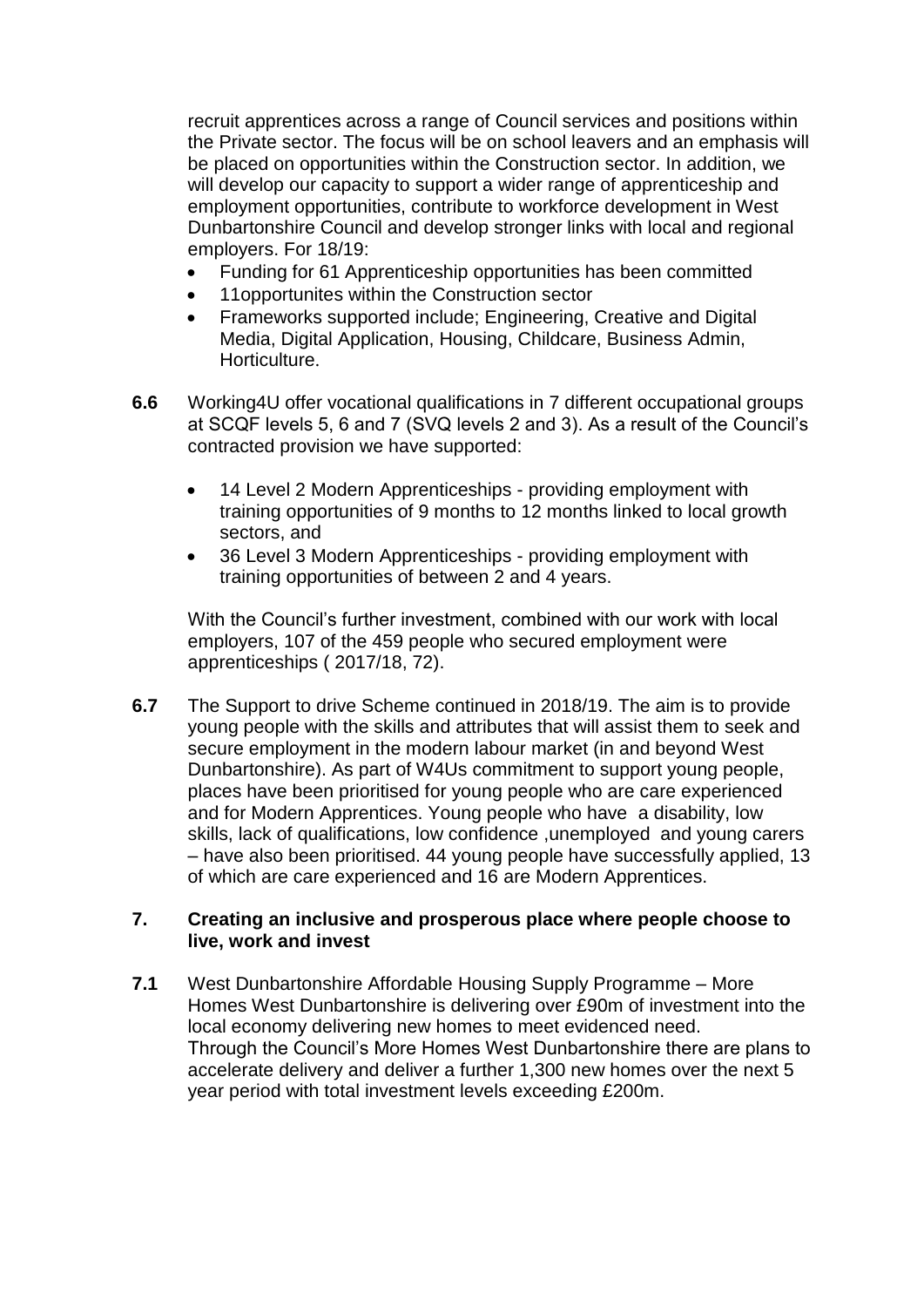- **7.2** A number of projects are currently being progressed utilising the Local Economic Development annual Capital Budget of £1m. The Regeneration Fund of £12.4m was agreed at Council on 28 October 2015 to support development and regeneration projects where a return would be achieved, whether in terms of wider economic growth or financial returns. A number of update papers have been presented to the IRED Committee and as funding opportunities arise an update paper will be presented to IRED Committee for consideration.
- **7.3** The Queens Quay development with a £15.62m investment from the Council has been progressing on site throughout 2018/19. The basin works are complete along with the extraction chamber for the District Heating Network. The roads and utilities works are progressing well on site and due for completion in 2019/20 period. Discussions regarding housing plot development opportunities are progressing at various stages.
- **7.4** The Queens Quay District Heating Network secured funding of £6.1m from the Scottish Government Low Carbon Infrastructure Transition Programme (LCITP) and £9m from the Council to deliver a water sourced district heating network to supply energy on Queens Quay and capacity to serve areas beyond Queens Quay in Clydebank. The timeframe to deliver this significant and complex heating network has had its challenges; however key elements are now in place to ensure the successful delivery of the heat network. An updated Council paper regarding the District Heating Network was presented on 29 October 2019.
- **7.5** Planning permission for the Connecting Clydebank (A814) project from the Clydebank Charrette was granted in November 2018 and since then the Council has been in discussion with Sustrans regarding the changing picture of their conditions of their grant approval for construction works. We are currently waiting on a final grant decision from Sustrans, but it is anticipated that the project will go ahead from late 2019/20 but with some design modifications.
- **7.6** A transport interchange project around Clydebank Railway Station has progressed through to the second phase of studies in partnership with SPT and progress will be made aligned in part to increased train patronage due to developments at Queens Quay. Work on the £1.3m St Eunans biodiversity park in Clydebank, part-funded by Green Infrastructure Scotland, began in July 2019 and is due to be completed by the end of this financial year. The physical works will be supported by a community engagement programme of organised activities relating to the new park.
- **7.7** The City Deal project is continuing with engagement with site owners ExxonMobil. Environmental Impact assessment studies have been completed and Head of terms of the sale of the site were concluded during 2017/18. Exxon Remediation strategy secured planning permission and is underway during 2019/20, negotiations on a commercial agreement to transfer the land into Council ownership continues through 2019/20 period.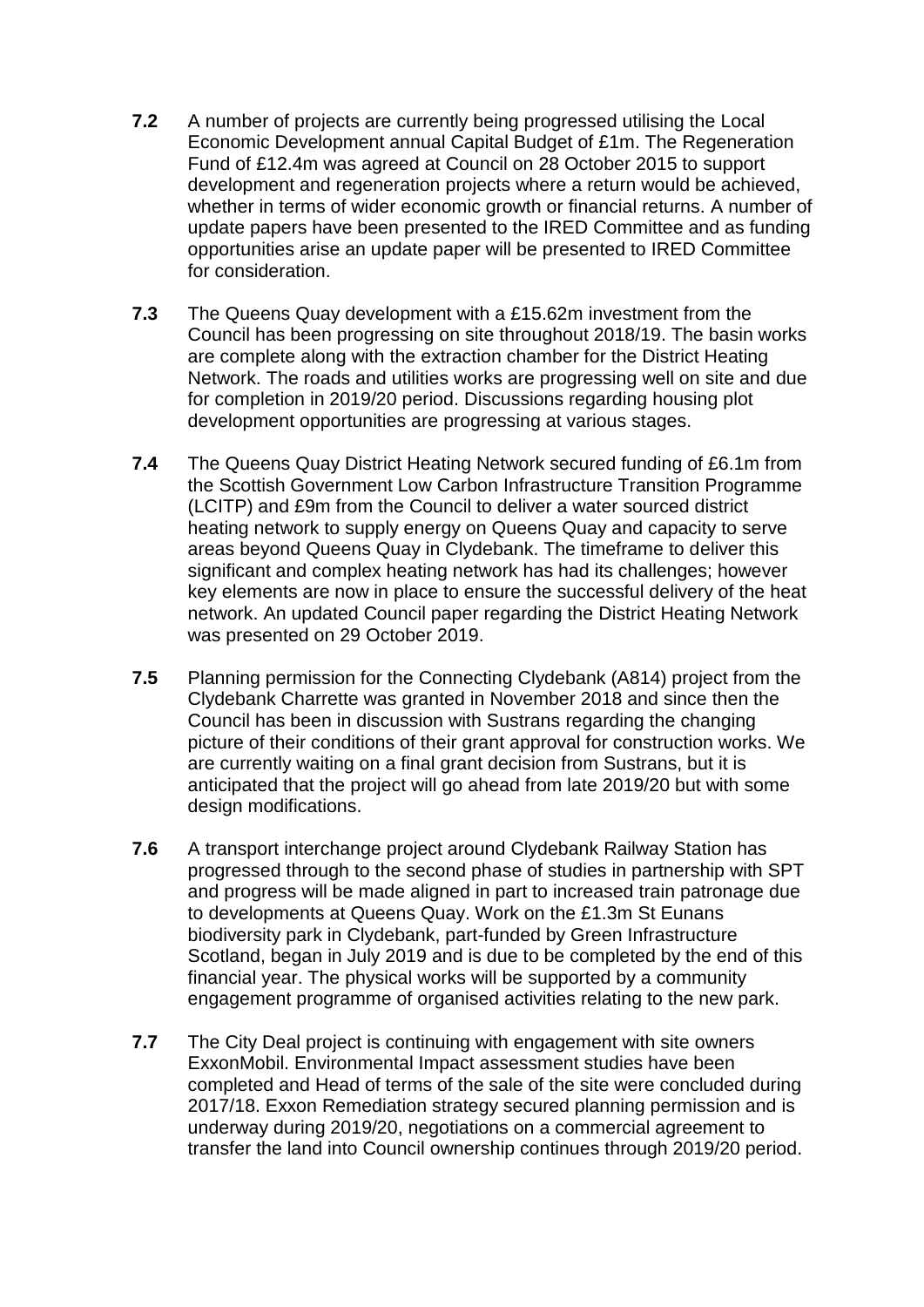A refreshed Outline Business Case was approved at Council in November 2018 and at City Region Chief Executives group in January 2019 and at Cabinet in February 2019 with an increased budget requirement of £34.05m.

- **7.8** Scottish Canals have been supported in the further improvement of Bowling. They are continuing to progress the elevated walkway/linear park on the former swing bridge at Bowling Basin and have completed an initial phases by refurbishing the bridge itself. Progress has been made in refurbishment of the B listed Custom House to provide tourist accommodation. Through project funding commitments elsewhere, the Council is providing match-funding Sustrans contributions to the "Highline" Viaduct project. Along the North Clyde Riverbank, the Council will produce a masterplan to indicate future infrastructure and improvement opportunities including a riverfront pathway, and develop a partnership model to implement the plan.
- **7.9** The Dumbarton Waterfront Pathway has generally been slower than anticipated, owing to the challenges in securing landowners permissions and the nature of the phased developments there, good progress has been made during 2019/20 with the first 2 phases of the pathway at the Cullross housing and Lidl superstore development due to be complete by February 2020 and open by June 2020. The foreshore clearance works with £0.5m funding from the Council was completed in October 2019. The planned delivery of a full pathway by December 2020 is unlikely, however all efforts are being taken to progress this important waterfront project. Further details will be provided in the Regeneration Funding update report to this committee.
- **7.10** In Dumbarton town centre, the Council has been re-engaging with absent town centre property owners to discuss their future investment plans on the back of the award winning investment by the Council in 16 Church Street and the positive impacts this hugely significant regeneration project has had on Dumbarton town centre. We have held positive discussions with the new agents of the Artizan Centre and with the owner of 119-123 High Street on their future plans to invest in their sites and properties. They have been encouraged by the developments and investment underway at Dumbarton Waterfront.
- **7.11** We continue to work closely with Dumbarton Stations Improvement Trust on their important plans to upgrade, repurpose and better connect this 'A listed' building to the rest of the town centre, with a specific project to improve the route between the station and the town centre now scoped and the design process underway. The Planning Service is progressing the proposal to designate the town centre as a Conservation Area, and we are exploring with them the opportunities for funding to improve the condition of historic buildings.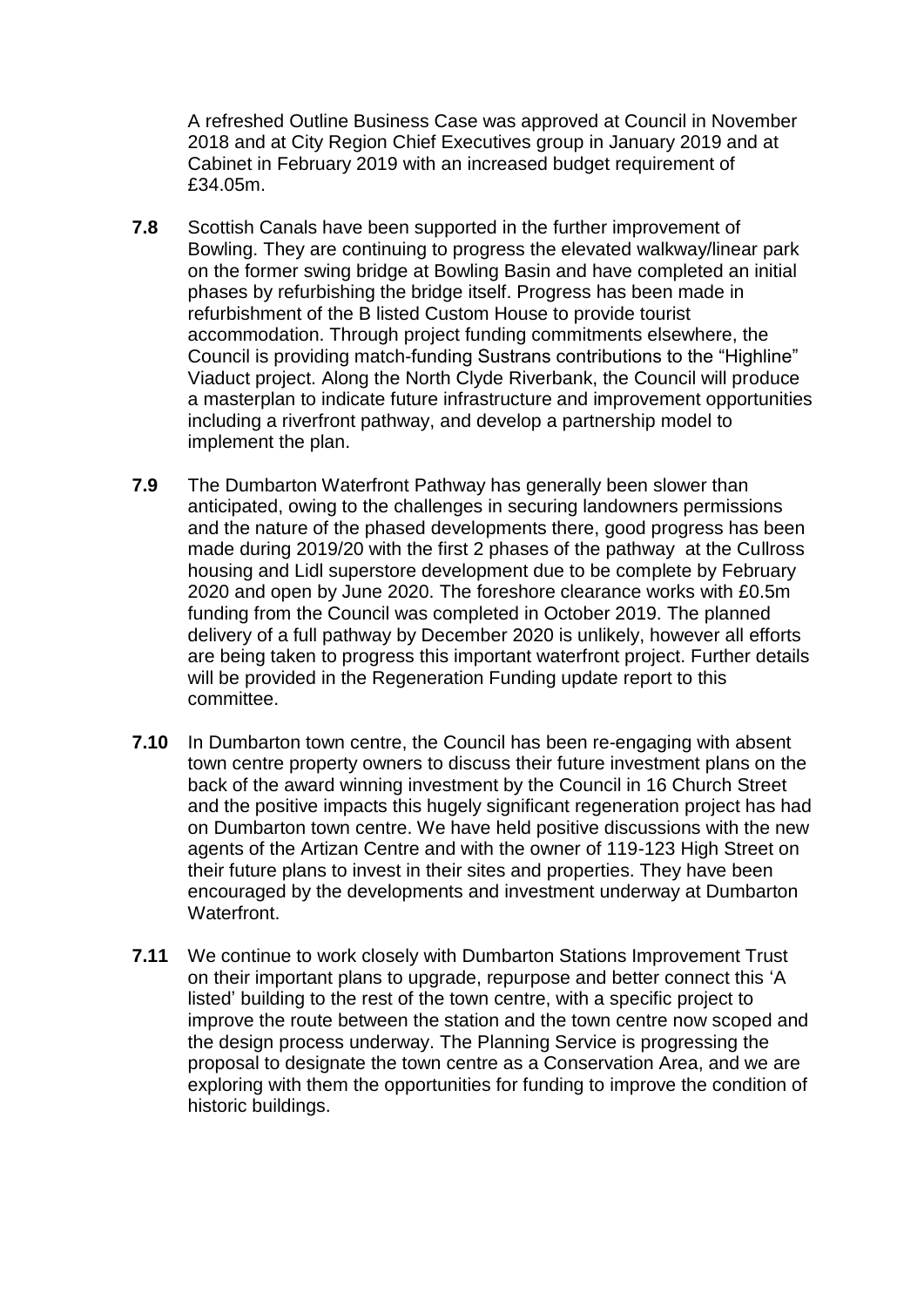- **7.12** Plans for Dumbarton 2020 Festival are progressing well , and a successful funding application for £0.020m was secured from Event Scotland during the Year of Coasts and Water to assist in delivering this community festival.
- **7.13** At Lomondgate, Strathleven Regeneration Company CIC is entering into an important final phase of delivery. All efforts to complete the final large development plot knowns as the 'Business Park' is being taken forward and a number of enquiries are being pursued which we believe will materialise within the next two years.
- **7.14** Lidl is now in place as lead developer for the Mitchell Way development site, and during June 2019 they undertook further community consultations in relation to their Proposal of Application Notice, however no further progress appears to have been made by the developer since then. In the meantime, the Council have commissioned designs for the upgrade of the public realm on Mitchell Way that would be implemented during the development of the site. The Alexandria Town Centre Forum has been reconvened to deliver on a number of opportunities in the town, including the expenditure of Town Centre Fund on suitable projects, a refresh of the Masterplan, commence design works for the restoration of Smollett Fountain, repurposing vacant properties within the town centre and the community-led reuse of St Andrew's church.
- **7.15** The Council is continuing to work in partnership with Loch Lomond and the Trossachs National Park Authority (LLTNPA) and Scottish Enterprise (SE) to deliver actions from the Balloch Charrette from 2016. This included the completion, during 2019/20, of two significant public realm and connectivity projects – Village Square and Balloch Road West as well as improved capacity parking at Moss O'Balloch. The West Riverside development being proposed to the LLTNPA Planning from Flamingo Land and SE has been withdrawn by the developer. The development would have had an impact on the proposed improvement of Station Square and we will now explore with other partners the scope to progress the design of this project during 2020.
- **7.16** Town Centre Fund of £0.859m from Scottish Government will be used to deliver town centre regeneration projects in each of our town centres including the upgrade of Sylvania Way South in Clydebank, an attractively designed gateway to the Dumbarton Waterfront Pathway at Riverside Lane, the repurposing of several Main Street properties in Alexandria to bring them back into productive use and designs for the restoration and improvement of the Smollet Fountain in Alexandria to re-establish it an important town centre landmark. These projects will be legally committed by the financial year end for implementation in 2020/21.

## **8. Building stronger partnerships and innovative approaches to delivery**

**8.1** The Council is working through SLAED and Business Gateway to support the Scottish Government to develop a single entry point for business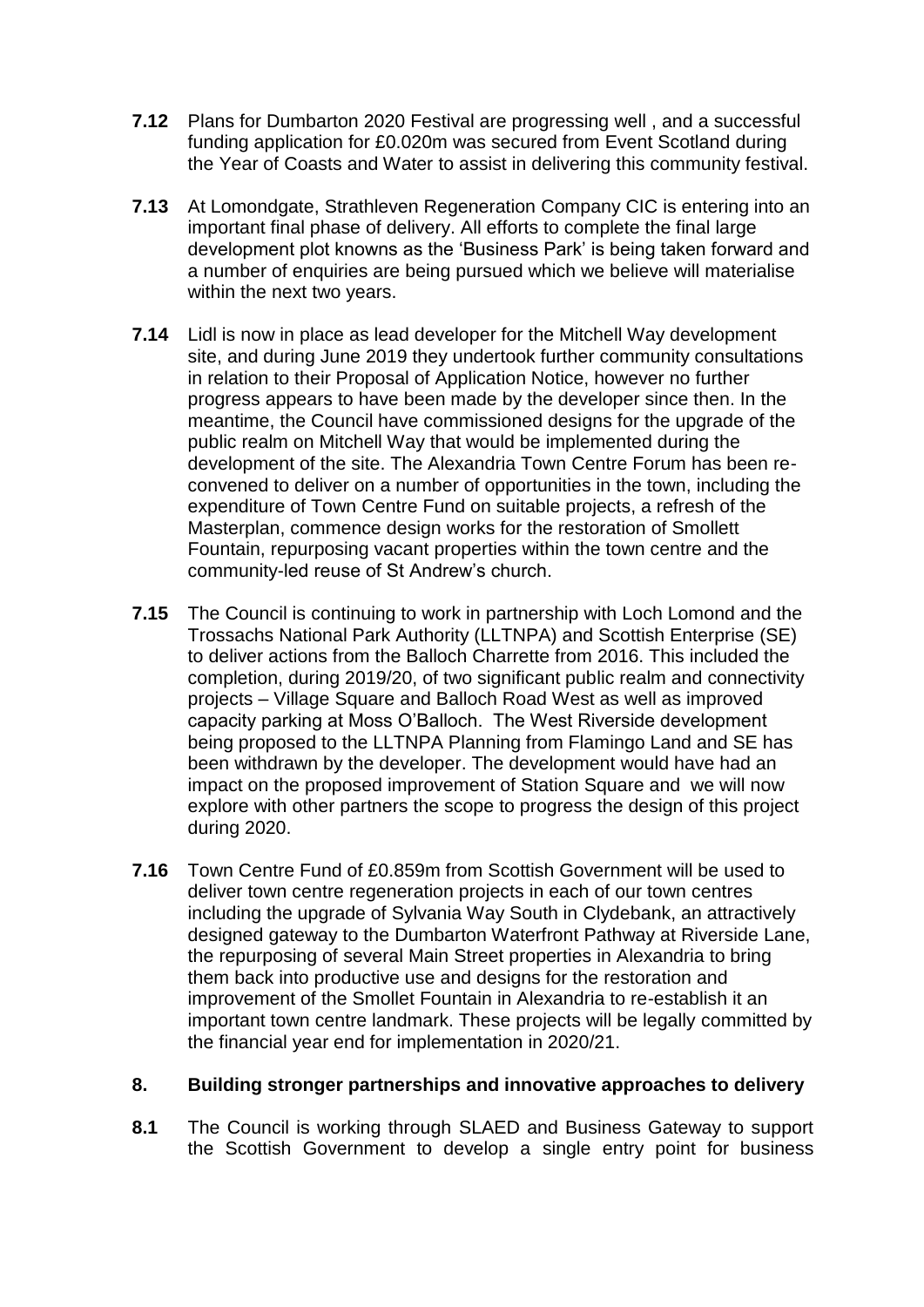support. This project was established following the Enterprise and Skills Review which highlighted the opportunity to develop a single entry point to make all products and services offered by public sector organisations available and visible through one single online portal. Once established the portal will be supported by an enquiry and referral system.

- **8.2** The Council continues to work in partnership with the eight local authorities in the Glasgow City Region to implement the Regional Economic Strategy which outlines the vision and objectives for the City Region until 2035. The Strategy's Action Plan is for both communities and businesses and demonstrates our shared commitment to growing the economy, creating jobs and increasing productivity through inclusive growth.
- **8.3** Officers continue to explore opportunities for external funding, recently a bid for Advancing Manufacturing Challenge Fund (AMCF) was made in partnership with the Malin Group as the new owners of the Carless site between Dalmuir and Old Kilpatrick for an ambitious Advanced Marine Manufacturing facility. The AMCF application has progressed to stage 2 and we are awaiting its outcome, anticipated in December 2019.
- **8.4** The service has actively pursued a number of funding sources to support major projects. Funding grant of £0.376m was secured from the Green Infrastructure Fund to assist with the remediation of the former St Eunan's Primary School Two applications for Scottish Government Regeneration Capital Grant Fund 2020/21 were invited to Stage 2, and the Stage 2 applications were submitted in October 2019. The first project is for an activity hub on the Canal in Clydebank near the town centre and is being developed in partnership with Scottish Canals and Community Links. The second is the restoration and re-use of the former St Andrews church on Main Street Alexandria as studios and an arts centre. This project is being led by Lodestone Creative with support from the Council. The Council's own Dumbarton Town Centre Common Good Fund continues to be promoted and a number of local projects have been supported.
- **8.5** A successful application for £0.020m funding to Event Scotland has been secured for Dumbarton 2020 Festival, and an Expression of Interest for Heritage Horizons fund has been submitted for a transformative project to connect North Clyde Riverbank sites at Bowling. An application to Sustrans for design development fees for Connecting Clydebank was successful, and, as noted elsewhere in the report, we are waiting on a decision from Sustrans on construction costs for the project.
- **8.6** The 'Working4business' group held a successful Business Week from Monday 26th November 2018 to Friday 30th December 2018. The week was packed with events aimed at inspiring and supporting new and established businesses in West Dunbartonshire. During the week there were 21 workshops held with 145 attendees. Workshops covered topics such as Preparing for Brexit, Funding for Growth and Women in Business. The feedback received from attendees was very positive. This year's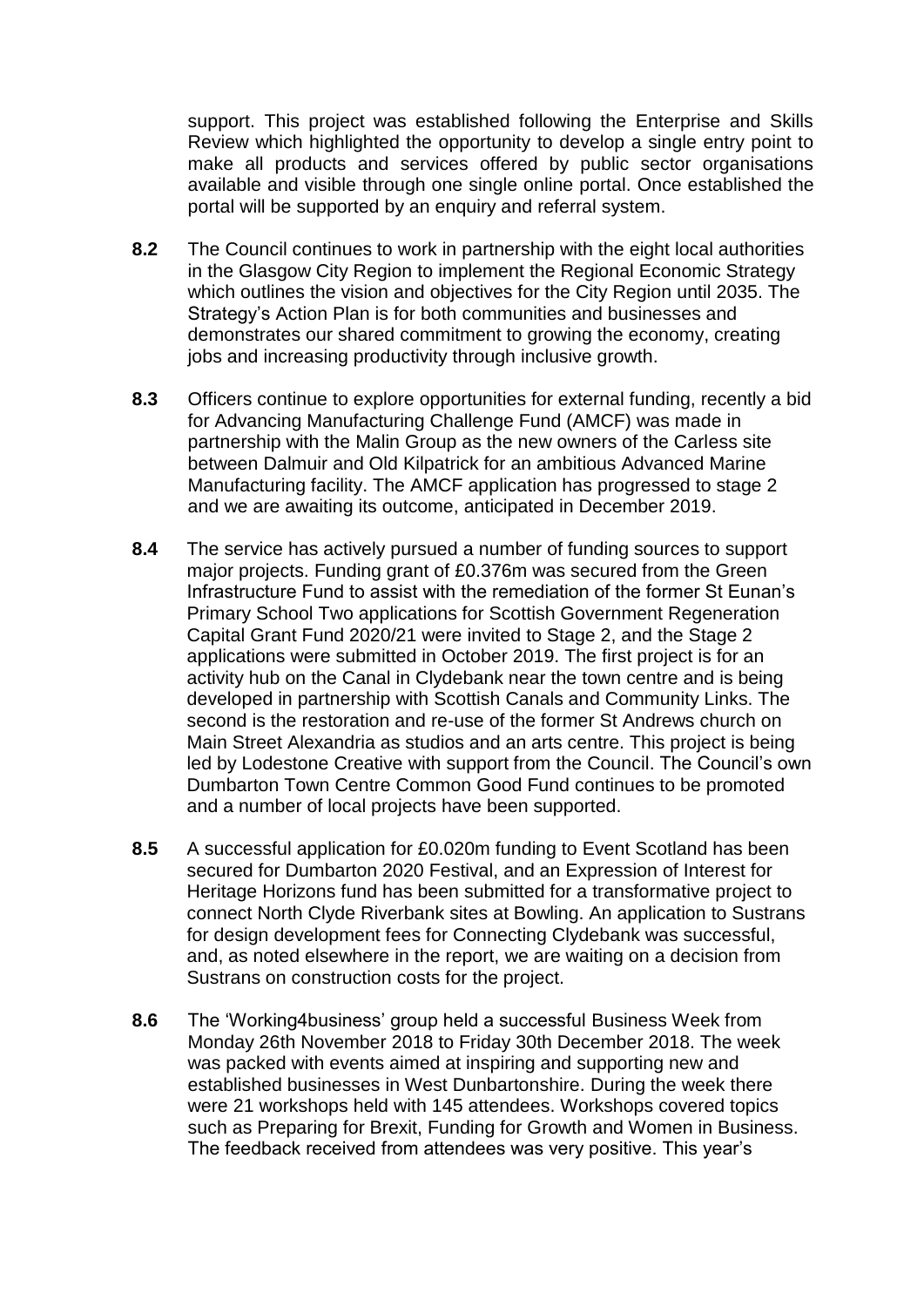Business Week will run from Monday 25 November 2019 to Friday 29 November 2019. During the business week there will be a range of workshops and events which will provide advice and information to local businesses on a range of areas which will include internationalisation, investment and innovation.

- **8.7** The service is working in partnership with Resource Efficient Scotland to assist local businesses to improve their energy and resource efficiency. Resource Efficient Scotland provide free resource efficiency audits and the Business support team have developed grant support to assist local businesses (5-49 employees) with the costs associated with the implementation of any energy and resource efficiency improvements identified within the Resource Efficient Scotland audit action plan.
- **8.8** The Council's Regeneration Team has established strong partnerships with Strathleven Regeneration Cic, Scottish Government, Scottish Canals, Historic Environment Scotland, Sustrans, Loch Lomond and Trossachs National Park Authority, Event Scotland, Dumbarton Castle Society, Community Links, Peel Land and Properties, Network Rail, Dumbarton Stations Improvement Trust, Dunbartonshire Chamber of Commerce and Vale of Leven Industrial Estate Improvement Trust for current projects that are being progressed. Regular Town Centre Forum meetings take place in Dumbarton and Alexandria, and the Dumbarton 2020 Festival Group meets regularly.
- **8.9** Working4U pursues all activities in partnership with appropriate organisations in West Dunbartonshire and beyond. Within the Community Planning structure Working 4U, takes the lead role in both the Youth Alliance and the Adult Learning Partnership. The aims of the partnerships are to co-ordinate improved service delivery for West Dunbartonshire residents and identify priority geographical areas. The cooperation has led to the development of successful joint projects such as the delivery of successful summer programmes for young people in West Dunbartonshire and Learner Voice Events for Adult Learners.
- **8.10** In addition, Working4U take the lead role in the Strategic Employability Group alongside SDS, DWP, Education Senior Phase, WCS and NHS. This partnership sets the agenda and priorities for the use of national training resources and external funding such as the Employability Fund , Modern Apprenticeship, Foundation Apprenticeship programmes and ESF Pipeline and PSI Programmes. Through this we can influence the priorities for the investment of training resources to ensure residents are being trained for the opportunities within the local economy and identify the key sectors in the local area where there may be opportunities for apprenticeships.

## **9. People Implications**

**9.1** There are no people implications as a result of this report.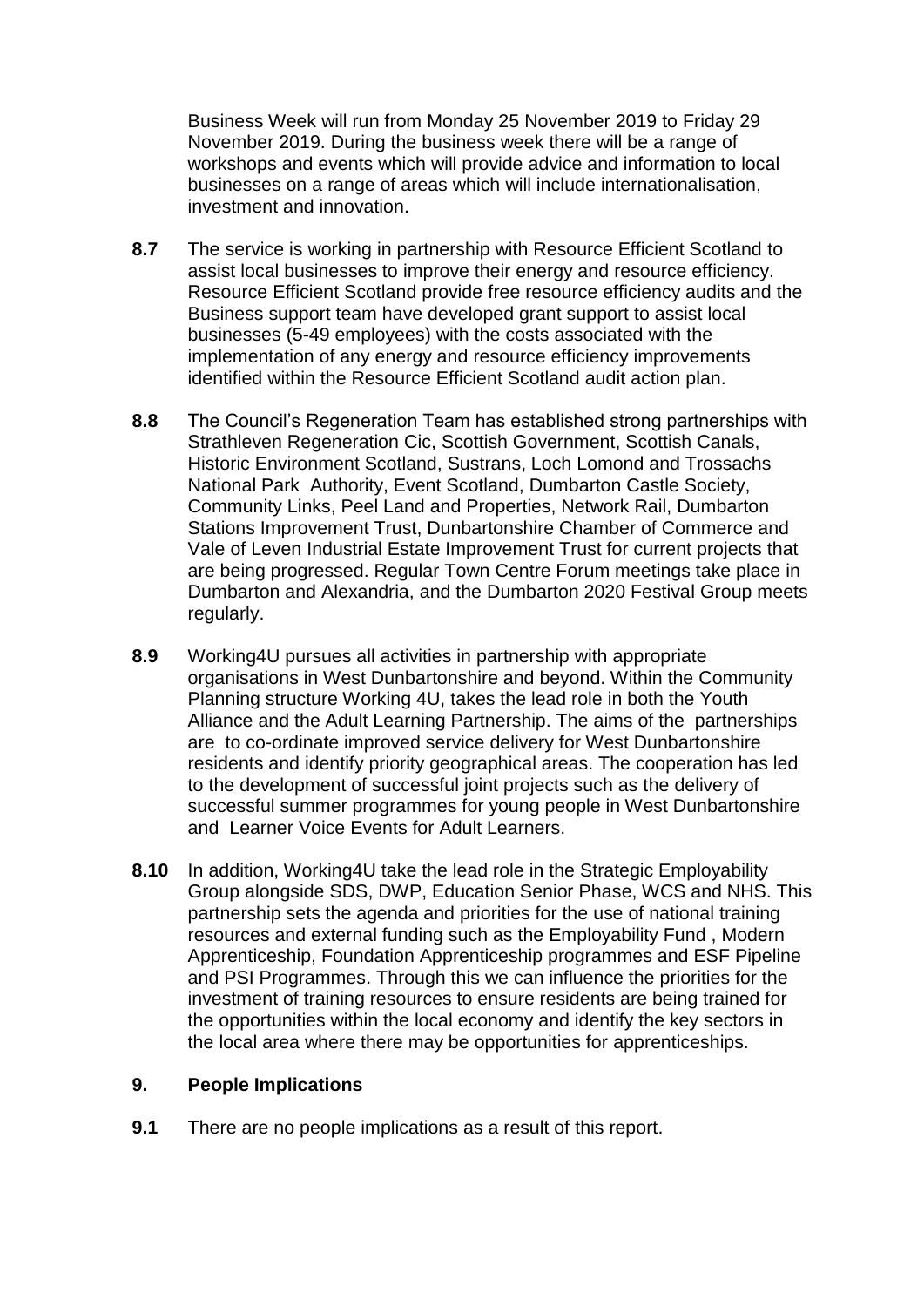# **10. Financial and Procurement Implications**

- **10.1** The Council budget expenditure detailed within the action plan continues to be monitored and reported regularly to ensure that performance targets are achieved, maximising private sector leverage and attracting external funding.
- **10.2** It is acknowledged that the achievement of the outcomes of the Strategy and Action Plan is reliant on the continued commitment and funding from both public and private sector partners.
- **10.3** Procurement plays an important role in Economic Development primarily ensuring best value is secured for projects and encouraging local businesses to secure public sector contract works.

## **11. Risk Analysis**

**11.1** The consultation process with partners and key stakeholders ensured that the content of the Strategy and Action Plan is appropriate to assist with the economic prosperity for the local area and that risks are assessed. The Strategy will be reviewed regularly to ensure that any local and national economic changes are integrated where appropriate.

## **12. Equalities Impact Assessment (EIA)**

**12.1** An equalities impact assessment is not necessary for this report. The Strategy has been impact assessed and is relevant to the general equality duty. The Strategy has an emphasis on reducing inequality and advancing equality and has potential to produce positive impacts for all. EIA screening will be carried out for projects, where necessary.

## **13. Strategic Environmental Assessment (SEA)**

**13.1** A strategic environmental assessment is not necessary for this report. Strategic Environmental Assessments will be undertaken as necessary for any projects which develop from the strategy and action plan.

## **14. Consultation**

- **14.1** The process for the development of the strategic action plan included consultation with senior officers across Council services and also with partners through the Community Planning Partnership, Employability and Economic Growth Delivery and Improvement Group will continue to be an important consultative group of public sector partners.
- **14.2** Wider partner and community consultation will commence in 2020 with regards to the development of a new Economic Development Strategy for the period 2020-25, aligned with relevant Scottish Government and Council strategic priorities.